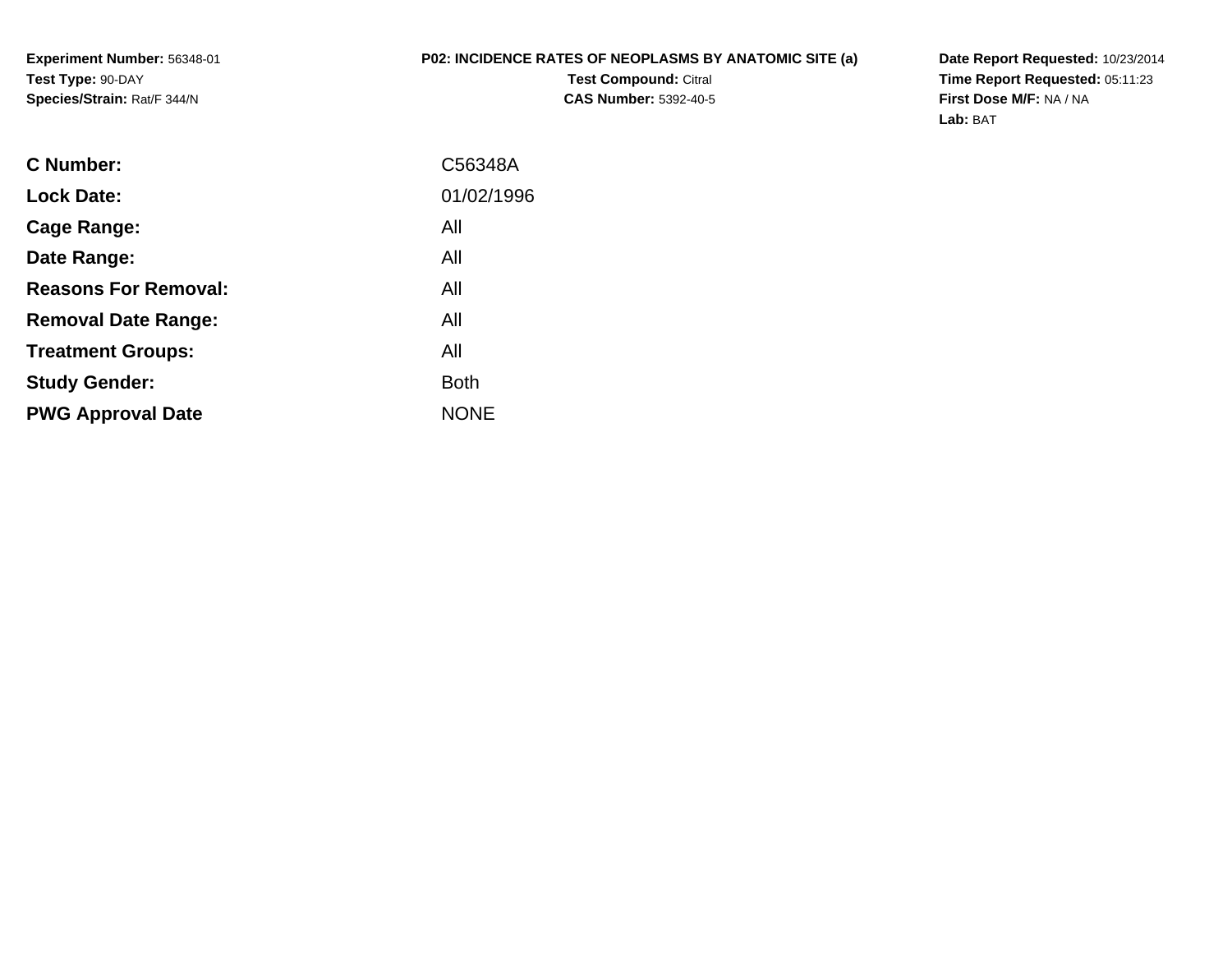| <b>Test Compound: Citral</b><br>Time Report Requested: 05:11:23<br><b>CAS Number: 5392-40-5</b><br>First Dose M/F: NA / NA<br>Lab: BAT<br>F 344/N Rat MALE<br><b>UNTREAT</b><br><b>VEHICLE CONTROL</b><br>3900 PPM<br><b>7800 PPM</b><br>15600 PPM<br>31300 PPM<br><b>CONTROL</b><br>10<br>10<br>10<br>10<br><b>Animals Initially In Study</b><br>10<br>10<br><b>Early Deaths</b><br><b>Moribund Sacrifice</b><br>10<br><b>Survivors</b><br><b>Terminal Sacrifice</b><br>10<br>10<br>10<br>10<br>10<br>$10$<br>10<br>10<br>10<br><b>Animals Examined Microscopically</b><br>10<br>10<br>(10)<br>(0)<br>(10)<br>Esophagus<br>(10)<br>(0)<br>(10)<br>Intestine Large, Cecum<br>(10)<br>(10)<br>(0)<br>(0)<br>(10)<br>(10)<br>Intestine Large, Colon<br>(10)<br>(0)<br>(10)<br>(10)<br>(0)<br>(10)<br>Intestine Large, Rectum<br>(10)<br>(10)<br>(10)<br>(0)<br>(0)<br>(10)<br>Intestine Small, Duodenum<br>(10)<br>(10)<br>(0)<br>(0)<br>(10)<br>(10)<br>Intestine Small, Ileum<br>(10)<br>(10)<br>(10)<br>(0)<br>(0)<br>(10)<br>Intestine Small, Jejunum<br>(10)<br>(10)<br>(0)<br>(0)<br>(10)<br>(10)<br>Liver<br>(10)<br>(10)<br>(1)<br>(0)<br>(10)<br>(10)<br>(10)<br>(10)<br>Pancreas<br>(10)<br>(0)<br>(0)<br>(10)<br><b>Salivary Glands</b><br>(10)<br>(10)<br>(10)<br>(0)<br>(0)<br>(10)<br>Stomach, Forestomach<br>(10)<br>(10)<br>(10)<br>(0)<br>(0)<br>(10)<br>(10)<br>(0)<br>(10)<br>Stomach, Glandular<br>(10)<br>(0)<br>(10)<br><b>Blood Vessel</b><br>(10)<br>(10)<br>(0)<br>(0)<br>(10)<br>(10)<br>(10)<br>(10)<br>(0)<br>(0)<br>(10)<br>(10)<br>Heart<br><b>Adrenal Cortex</b><br>(10)<br>(10)<br>(0)<br>(0)<br>(10)<br>(10)<br>Adrenal Medulla<br>(10)<br>(10)<br>(0)<br>(0)<br>(10)<br>(10) | Experiment Number: 56348-01 | P02: INCIDENCE RATES OF NEOPLASMS BY ANATOMIC SITE (a) | Date Report Requested: 10/23/2014 |  |  |
|--------------------------------------------------------------------------------------------------------------------------------------------------------------------------------------------------------------------------------------------------------------------------------------------------------------------------------------------------------------------------------------------------------------------------------------------------------------------------------------------------------------------------------------------------------------------------------------------------------------------------------------------------------------------------------------------------------------------------------------------------------------------------------------------------------------------------------------------------------------------------------------------------------------------------------------------------------------------------------------------------------------------------------------------------------------------------------------------------------------------------------------------------------------------------------------------------------------------------------------------------------------------------------------------------------------------------------------------------------------------------------------------------------------------------------------------------------------------------------------------------------------------------------------------------------------------------------------------------------------------------------------------------------------------------------------------------------------|-----------------------------|--------------------------------------------------------|-----------------------------------|--|--|
|                                                                                                                                                                                                                                                                                                                                                                                                                                                                                                                                                                                                                                                                                                                                                                                                                                                                                                                                                                                                                                                                                                                                                                                                                                                                                                                                                                                                                                                                                                                                                                                                                                                                                                              | Test Type: 90-DAY           |                                                        |                                   |  |  |
|                                                                                                                                                                                                                                                                                                                                                                                                                                                                                                                                                                                                                                                                                                                                                                                                                                                                                                                                                                                                                                                                                                                                                                                                                                                                                                                                                                                                                                                                                                                                                                                                                                                                                                              | Species/Strain: Rat/F 344/N |                                                        |                                   |  |  |
|                                                                                                                                                                                                                                                                                                                                                                                                                                                                                                                                                                                                                                                                                                                                                                                                                                                                                                                                                                                                                                                                                                                                                                                                                                                                                                                                                                                                                                                                                                                                                                                                                                                                                                              |                             |                                                        |                                   |  |  |
|                                                                                                                                                                                                                                                                                                                                                                                                                                                                                                                                                                                                                                                                                                                                                                                                                                                                                                                                                                                                                                                                                                                                                                                                                                                                                                                                                                                                                                                                                                                                                                                                                                                                                                              | <b>Disposition Summary</b>  |                                                        |                                   |  |  |
|                                                                                                                                                                                                                                                                                                                                                                                                                                                                                                                                                                                                                                                                                                                                                                                                                                                                                                                                                                                                                                                                                                                                                                                                                                                                                                                                                                                                                                                                                                                                                                                                                                                                                                              |                             |                                                        |                                   |  |  |
|                                                                                                                                                                                                                                                                                                                                                                                                                                                                                                                                                                                                                                                                                                                                                                                                                                                                                                                                                                                                                                                                                                                                                                                                                                                                                                                                                                                                                                                                                                                                                                                                                                                                                                              |                             |                                                        |                                   |  |  |
|                                                                                                                                                                                                                                                                                                                                                                                                                                                                                                                                                                                                                                                                                                                                                                                                                                                                                                                                                                                                                                                                                                                                                                                                                                                                                                                                                                                                                                                                                                                                                                                                                                                                                                              |                             |                                                        |                                   |  |  |
|                                                                                                                                                                                                                                                                                                                                                                                                                                                                                                                                                                                                                                                                                                                                                                                                                                                                                                                                                                                                                                                                                                                                                                                                                                                                                                                                                                                                                                                                                                                                                                                                                                                                                                              |                             |                                                        |                                   |  |  |
|                                                                                                                                                                                                                                                                                                                                                                                                                                                                                                                                                                                                                                                                                                                                                                                                                                                                                                                                                                                                                                                                                                                                                                                                                                                                                                                                                                                                                                                                                                                                                                                                                                                                                                              |                             |                                                        |                                   |  |  |
|                                                                                                                                                                                                                                                                                                                                                                                                                                                                                                                                                                                                                                                                                                                                                                                                                                                                                                                                                                                                                                                                                                                                                                                                                                                                                                                                                                                                                                                                                                                                                                                                                                                                                                              | <b>ALIMENTARY SYSTEM</b>    |                                                        |                                   |  |  |
|                                                                                                                                                                                                                                                                                                                                                                                                                                                                                                                                                                                                                                                                                                                                                                                                                                                                                                                                                                                                                                                                                                                                                                                                                                                                                                                                                                                                                                                                                                                                                                                                                                                                                                              |                             |                                                        |                                   |  |  |
|                                                                                                                                                                                                                                                                                                                                                                                                                                                                                                                                                                                                                                                                                                                                                                                                                                                                                                                                                                                                                                                                                                                                                                                                                                                                                                                                                                                                                                                                                                                                                                                                                                                                                                              |                             |                                                        |                                   |  |  |
|                                                                                                                                                                                                                                                                                                                                                                                                                                                                                                                                                                                                                                                                                                                                                                                                                                                                                                                                                                                                                                                                                                                                                                                                                                                                                                                                                                                                                                                                                                                                                                                                                                                                                                              |                             |                                                        |                                   |  |  |
|                                                                                                                                                                                                                                                                                                                                                                                                                                                                                                                                                                                                                                                                                                                                                                                                                                                                                                                                                                                                                                                                                                                                                                                                                                                                                                                                                                                                                                                                                                                                                                                                                                                                                                              |                             |                                                        |                                   |  |  |
|                                                                                                                                                                                                                                                                                                                                                                                                                                                                                                                                                                                                                                                                                                                                                                                                                                                                                                                                                                                                                                                                                                                                                                                                                                                                                                                                                                                                                                                                                                                                                                                                                                                                                                              |                             |                                                        |                                   |  |  |
|                                                                                                                                                                                                                                                                                                                                                                                                                                                                                                                                                                                                                                                                                                                                                                                                                                                                                                                                                                                                                                                                                                                                                                                                                                                                                                                                                                                                                                                                                                                                                                                                                                                                                                              |                             |                                                        |                                   |  |  |
|                                                                                                                                                                                                                                                                                                                                                                                                                                                                                                                                                                                                                                                                                                                                                                                                                                                                                                                                                                                                                                                                                                                                                                                                                                                                                                                                                                                                                                                                                                                                                                                                                                                                                                              |                             |                                                        |                                   |  |  |
|                                                                                                                                                                                                                                                                                                                                                                                                                                                                                                                                                                                                                                                                                                                                                                                                                                                                                                                                                                                                                                                                                                                                                                                                                                                                                                                                                                                                                                                                                                                                                                                                                                                                                                              |                             |                                                        |                                   |  |  |
|                                                                                                                                                                                                                                                                                                                                                                                                                                                                                                                                                                                                                                                                                                                                                                                                                                                                                                                                                                                                                                                                                                                                                                                                                                                                                                                                                                                                                                                                                                                                                                                                                                                                                                              |                             |                                                        |                                   |  |  |
|                                                                                                                                                                                                                                                                                                                                                                                                                                                                                                                                                                                                                                                                                                                                                                                                                                                                                                                                                                                                                                                                                                                                                                                                                                                                                                                                                                                                                                                                                                                                                                                                                                                                                                              |                             |                                                        |                                   |  |  |
|                                                                                                                                                                                                                                                                                                                                                                                                                                                                                                                                                                                                                                                                                                                                                                                                                                                                                                                                                                                                                                                                                                                                                                                                                                                                                                                                                                                                                                                                                                                                                                                                                                                                                                              |                             |                                                        |                                   |  |  |
|                                                                                                                                                                                                                                                                                                                                                                                                                                                                                                                                                                                                                                                                                                                                                                                                                                                                                                                                                                                                                                                                                                                                                                                                                                                                                                                                                                                                                                                                                                                                                                                                                                                                                                              |                             |                                                        |                                   |  |  |
|                                                                                                                                                                                                                                                                                                                                                                                                                                                                                                                                                                                                                                                                                                                                                                                                                                                                                                                                                                                                                                                                                                                                                                                                                                                                                                                                                                                                                                                                                                                                                                                                                                                                                                              | CARDIOVASCULAR SYSTEM       |                                                        |                                   |  |  |
|                                                                                                                                                                                                                                                                                                                                                                                                                                                                                                                                                                                                                                                                                                                                                                                                                                                                                                                                                                                                                                                                                                                                                                                                                                                                                                                                                                                                                                                                                                                                                                                                                                                                                                              |                             |                                                        |                                   |  |  |
|                                                                                                                                                                                                                                                                                                                                                                                                                                                                                                                                                                                                                                                                                                                                                                                                                                                                                                                                                                                                                                                                                                                                                                                                                                                                                                                                                                                                                                                                                                                                                                                                                                                                                                              |                             |                                                        |                                   |  |  |
|                                                                                                                                                                                                                                                                                                                                                                                                                                                                                                                                                                                                                                                                                                                                                                                                                                                                                                                                                                                                                                                                                                                                                                                                                                                                                                                                                                                                                                                                                                                                                                                                                                                                                                              | <b>ENDOCRINE SYSTEM</b>     |                                                        |                                   |  |  |
|                                                                                                                                                                                                                                                                                                                                                                                                                                                                                                                                                                                                                                                                                                                                                                                                                                                                                                                                                                                                                                                                                                                                                                                                                                                                                                                                                                                                                                                                                                                                                                                                                                                                                                              |                             |                                                        |                                   |  |  |
|                                                                                                                                                                                                                                                                                                                                                                                                                                                                                                                                                                                                                                                                                                                                                                                                                                                                                                                                                                                                                                                                                                                                                                                                                                                                                                                                                                                                                                                                                                                                                                                                                                                                                                              |                             |                                                        |                                   |  |  |

b - Primary tumors: all tumors except metastatic tumors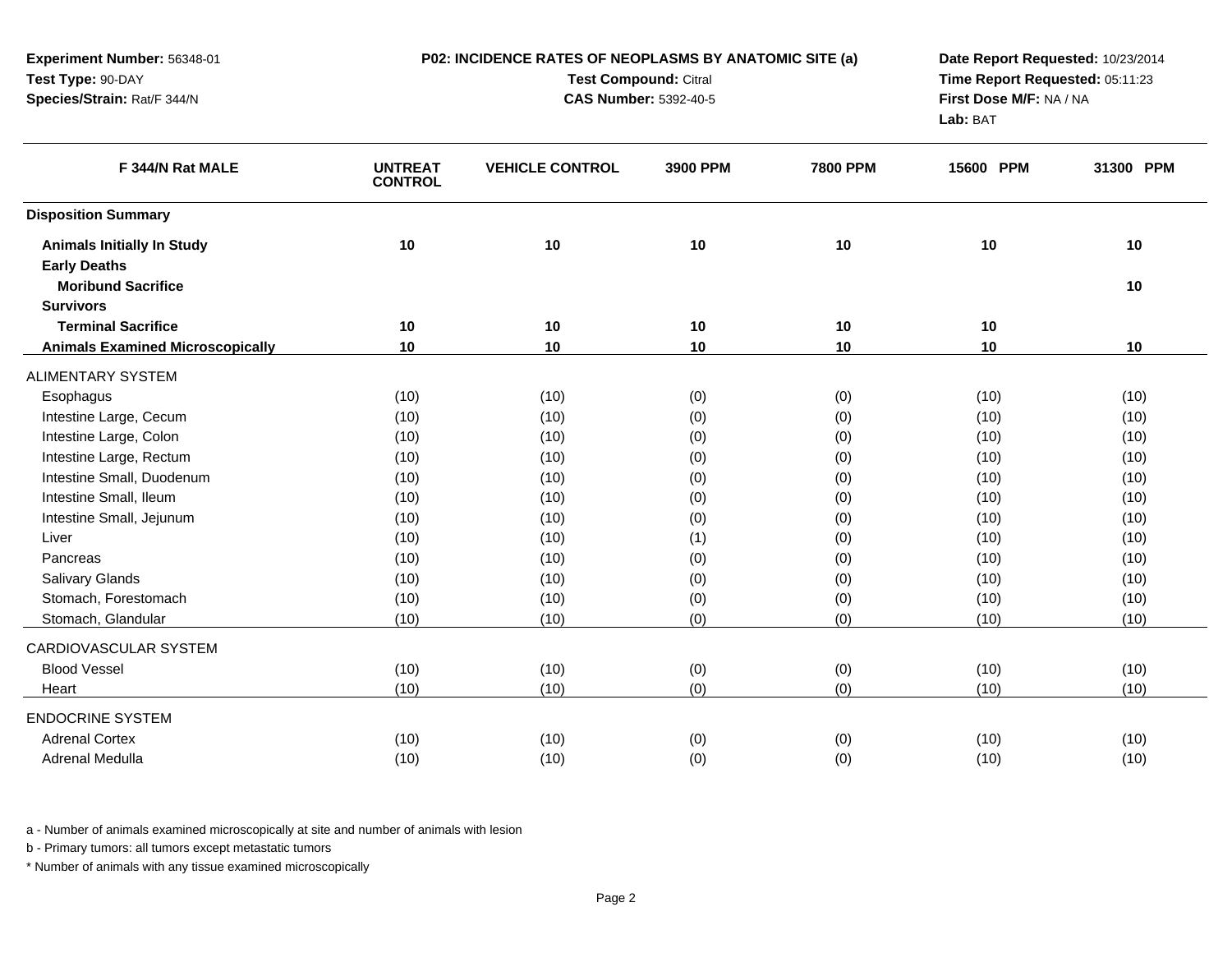| Experiment Number: 56348-01<br>Test Type: 90-DAY<br>Species/Strain: Rat/F 344/N |                                  | P02: INCIDENCE RATES OF NEOPLASMS BY ANATOMIC SITE (a)<br><b>Test Compound: Citral</b><br><b>CAS Number: 5392-40-5</b> | Date Report Requested: 10/23/2014<br>Time Report Requested: 05:11:23<br>First Dose M/F: NA / NA<br>Lab: BAT |                 |           |           |
|---------------------------------------------------------------------------------|----------------------------------|------------------------------------------------------------------------------------------------------------------------|-------------------------------------------------------------------------------------------------------------|-----------------|-----------|-----------|
| F 344/N Rat MALE                                                                | <b>UNTREAT</b><br><b>CONTROL</b> | <b>VEHICLE CONTROL</b>                                                                                                 | 3900 PPM                                                                                                    | <b>7800 PPM</b> | 15600 PPM | 31300 PPM |
| Islets, Pancreatic                                                              | (10)                             | (10)                                                                                                                   | (0)                                                                                                         | (0)             | (10)      | (10)      |
| Parathyroid Gland                                                               | (10)                             | (7)                                                                                                                    | (0)                                                                                                         | (0)             | (9)       | (10)      |
| <b>Pituitary Gland</b>                                                          | (9)                              | (9)                                                                                                                    | (0)                                                                                                         | (0)             | (10)      | (10)      |
| <b>Thyroid Gland</b>                                                            | (10)                             | (10)                                                                                                                   | (0)                                                                                                         | (0)             | (10)      | (10)      |
| <b>GENERAL BODY SYSTEM</b><br>None                                              |                                  |                                                                                                                        |                                                                                                             |                 |           |           |
| <b>GENITAL SYSTEM</b>                                                           |                                  |                                                                                                                        |                                                                                                             |                 |           |           |
| Epididymis                                                                      | (10)                             | (10)                                                                                                                   | (0)                                                                                                         | (0)             | (10)      | (10)      |
| <b>Preputial Gland</b>                                                          | (10)                             | (10)                                                                                                                   | (0)                                                                                                         | (0)             | (10)      | (10)      |
| Prostate                                                                        | (10)                             | (10)                                                                                                                   | (0)                                                                                                         | (0)             | (10)      | (10)      |
| <b>Seminal Vesicle</b>                                                          | (10)                             | (10)                                                                                                                   | (0)                                                                                                         | (0)             | (10)      | (10)      |
| <b>Testes</b>                                                                   | (10)                             | (10)                                                                                                                   | (0)                                                                                                         | (0)             | (10)      | (10)      |
| <b>HEMATOPOIETIC SYSTEM</b>                                                     |                                  |                                                                                                                        |                                                                                                             |                 |           |           |
| <b>Bone Marrow</b>                                                              | (10)                             | (10)                                                                                                                   | (0)                                                                                                         | (10)            | (10)      | (10)      |
| Lymph Node, Mandibular                                                          | (10)                             | (10)                                                                                                                   | (0)                                                                                                         | (0)             | (10)      | (10)      |
| Lymph Node, Mesenteric                                                          | (10)                             | (10)                                                                                                                   | (0)                                                                                                         | (0)             | (10)      | (10)      |
| Spleen                                                                          | (10)                             | (10)                                                                                                                   | (0)                                                                                                         | (0)             | (10)      | (10)      |
| Thymus                                                                          | (10)                             | (10)                                                                                                                   | (0)                                                                                                         | (0)             | (10)      | (10)      |
| <b>INTEGUMENTARY SYSTEM</b>                                                     |                                  |                                                                                                                        |                                                                                                             |                 |           |           |
| <b>Mammary Gland</b>                                                            | (9)                              | (8)                                                                                                                    | (0)                                                                                                         | (0)             | (10)      | (8)       |
| Skin                                                                            | (10)                             | (10)                                                                                                                   | (0)                                                                                                         | (0)             | (10)      | (10)      |
| MUSCULOSKELETAL SYSTEM                                                          |                                  |                                                                                                                        |                                                                                                             |                 |           |           |
| <b>Bone</b>                                                                     | (10)                             | (10)                                                                                                                   | (0)                                                                                                         | (0)             | (10)      | (10)      |
| <b>NERVOUS SYSTEM</b><br><b>Brain</b>                                           | (10)                             | (10)                                                                                                                   | (0)                                                                                                         | (0)             | (10)      | (10)      |

b - Primary tumors: all tumors except metastatic tumors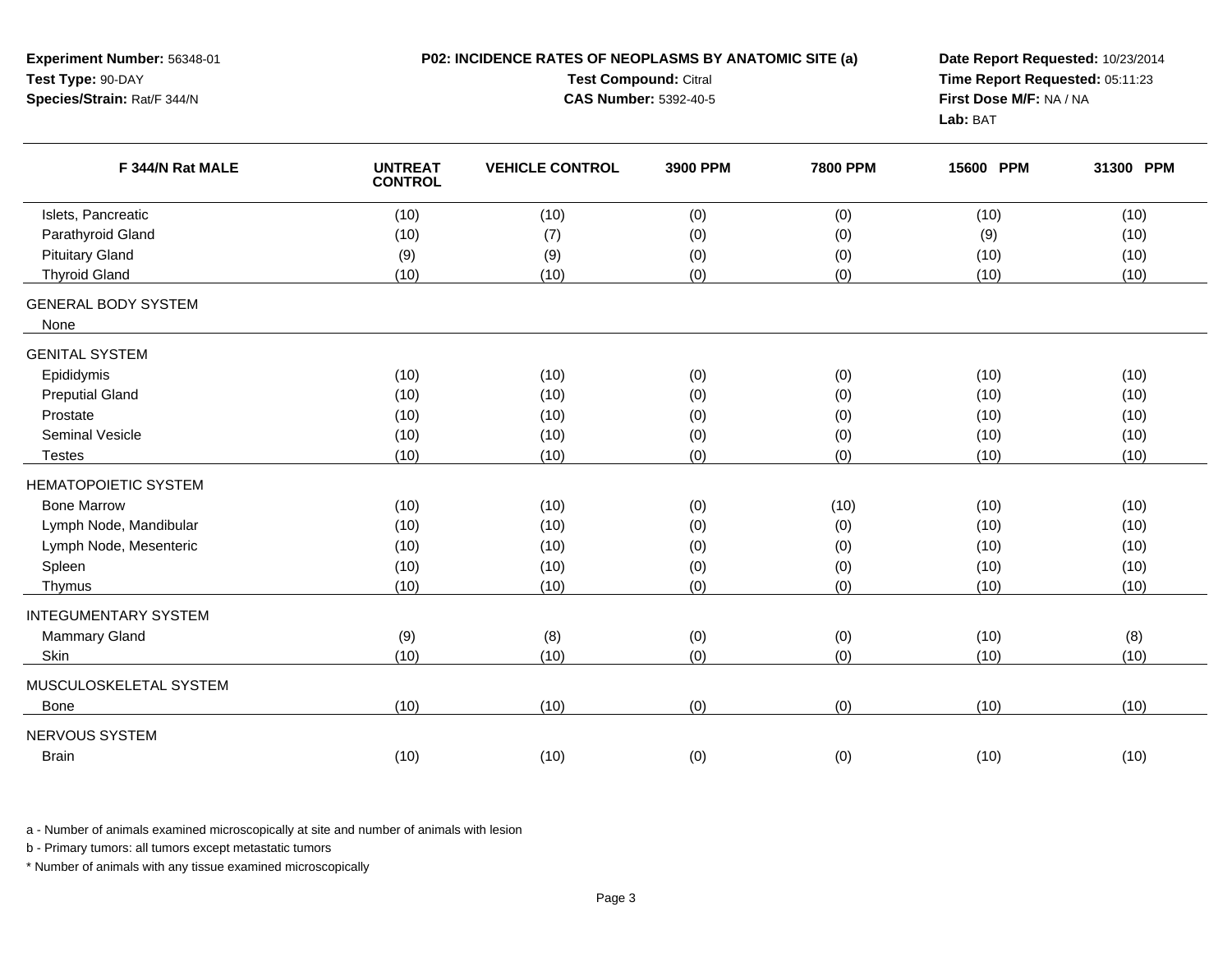| Experiment Number: 56348-01<br>Test Type: 90-DAY<br>Species/Strain: Rat/F 344/N |                                  | <b>P02: INCIDENCE RATES OF NEOPLASMS BY ANATOMIC SITE (a)</b><br>Test Compound: Citral<br><b>CAS Number: 5392-40-5</b> | Date Report Requested: 10/23/2014<br>Time Report Requested: 05:11:23<br>First Dose M/F: NA / NA<br>Lab: BAT |                 |           |           |
|---------------------------------------------------------------------------------|----------------------------------|------------------------------------------------------------------------------------------------------------------------|-------------------------------------------------------------------------------------------------------------|-----------------|-----------|-----------|
| F 344/N Rat MALE                                                                | <b>UNTREAT</b><br><b>CONTROL</b> | <b>VEHICLE CONTROL</b>                                                                                                 | 3900 PPM                                                                                                    | <b>7800 PPM</b> | 15600 PPM | 31300 PPM |
| <b>RESPIRATORY SYSTEM</b>                                                       |                                  |                                                                                                                        |                                                                                                             |                 |           |           |
| Lung                                                                            | (10)                             | (10)                                                                                                                   | (0)                                                                                                         | (0)             | (10)      | (10)      |
| Nose                                                                            | (10)                             | (10)                                                                                                                   | (0)                                                                                                         | (0)             | (10)      | (10)      |
| Trachea                                                                         | (10)                             | (10)                                                                                                                   | (0)                                                                                                         | (0)             | (10)      | (10)      |
| SPECIAL SENSES SYSTEM                                                           |                                  |                                                                                                                        |                                                                                                             |                 |           |           |
| None                                                                            |                                  |                                                                                                                        |                                                                                                             |                 |           |           |
| URINARY SYSTEM                                                                  |                                  |                                                                                                                        |                                                                                                             |                 |           |           |
| Kidney                                                                          | (10)                             | (10)                                                                                                                   | (10)                                                                                                        | (10)            | (10)      | (10)      |
| Urinary Bladder                                                                 | (10)                             | (10)                                                                                                                   | (0)                                                                                                         | (0)             | (10)      | (10)      |

b - Primary tumors: all tumors except metastatic tumors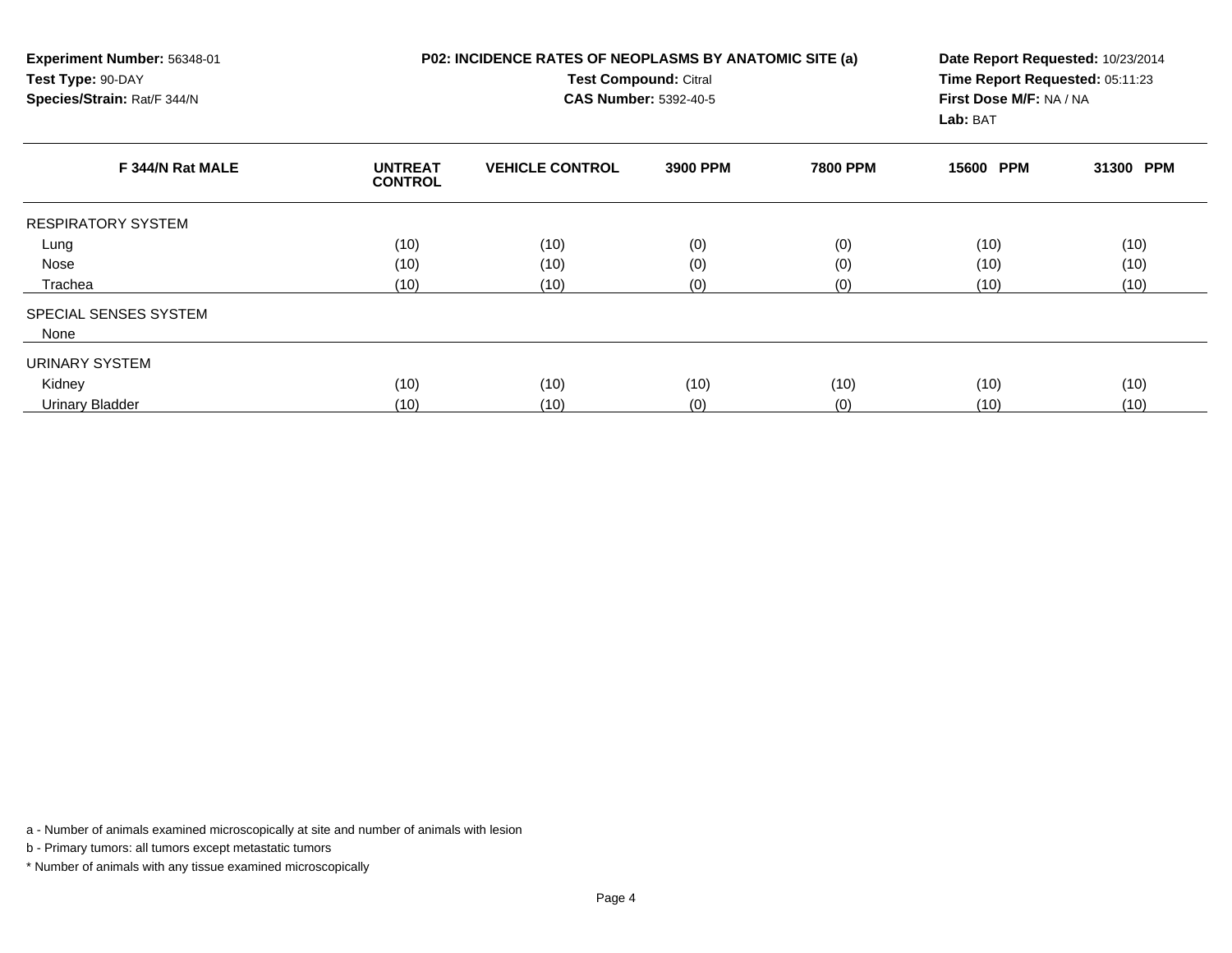| Experiment Number: 56348-01<br>Test Type: 90-DAY<br>Species/Strain: Rat/F 344/N                            | P02: INCIDENCE RATES OF NEOPLASMS BY ANATOMIC SITE (a)<br>Test Compound: Citral<br><b>CAS Number: 5392-40-5</b> |                        |          |                 | Date Report Requested: 10/23/2014<br>Time Report Requested: 05:11:23<br>First Dose M/F: NA / NA<br>Lab: BAT |           |  |
|------------------------------------------------------------------------------------------------------------|-----------------------------------------------------------------------------------------------------------------|------------------------|----------|-----------------|-------------------------------------------------------------------------------------------------------------|-----------|--|
| F 344/N Rat MALE                                                                                           | <b>UNTREAT</b><br><b>CONTROL</b>                                                                                | <b>VEHICLE CONTROL</b> | 3900 PPM | <b>7800 PPM</b> | 15600 PPM                                                                                                   | 31300 PPM |  |
| <b>Tumor Summary for MALE</b>                                                                              |                                                                                                                 |                        |          |                 |                                                                                                             |           |  |
| <b>Total Animals with Primary Neoplasms (b)</b><br><b>Total Primary Neoplasms</b>                          |                                                                                                                 |                        |          |                 |                                                                                                             |           |  |
| <b>Total Animals with Benign Neoplasms</b><br><b>Total Benign Neoplasms</b>                                |                                                                                                                 |                        |          |                 |                                                                                                             |           |  |
| <b>Total Animals with Malignant Neoplasms</b><br><b>Total Malignant Neoplasms</b>                          |                                                                                                                 |                        |          |                 |                                                                                                             |           |  |
| <b>Total Animals with Metastatic Neoplasms</b><br><b>Total Metastatic Neoplasms</b>                        |                                                                                                                 |                        |          |                 |                                                                                                             |           |  |
| <b>Total Animals with Malignant Neoplasms</b><br><b>Uncertain Primary Site</b>                             |                                                                                                                 |                        |          |                 |                                                                                                             |           |  |
| Total Animals with Neoplasms Uncertain -<br><b>Benign or Malignant</b><br><b>Total Uncertain Neoplasms</b> |                                                                                                                 |                        |          |                 |                                                                                                             |           |  |

\*\*\*END OF MALE DATA\*\*\*

a - Number of animals examined microscopically at site and number of animals with lesion

b - Primary tumors: all tumors except metastatic tumors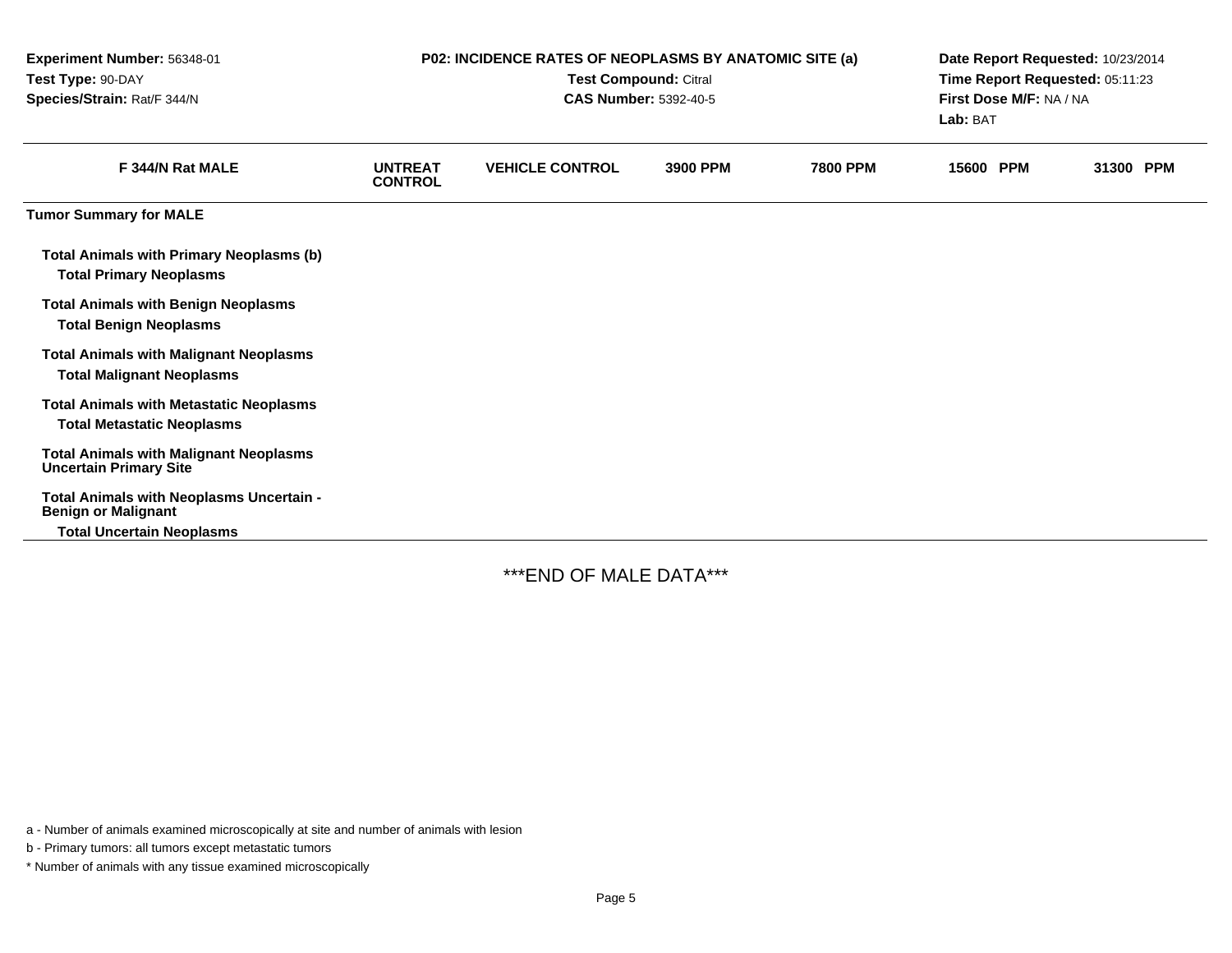| Test Type: 90-DAY                       |                                  | Test Compound: Citral        | Time Report Requested: 05:11:23     |                 |           |           |
|-----------------------------------------|----------------------------------|------------------------------|-------------------------------------|-----------------|-----------|-----------|
| Species/Strain: Rat/F 344/N             |                                  | <b>CAS Number: 5392-40-5</b> | First Dose M/F: NA / NA<br>Lab: BAT |                 |           |           |
| F 344/N Rat FEMALE                      | <b>UNTREAT</b><br><b>CONTROL</b> | <b>VEHICLE CONTROL</b>       | 3900 PPM                            | <b>7800 PPM</b> | 15600 PPM | 31300 PPM |
| <b>Disposition Summary</b>              |                                  |                              |                                     |                 |           |           |
| <b>Animals Initially In Study</b>       | 10                               | 10                           | 10                                  | 10              | 10        | 10        |
| <b>Early Deaths</b>                     |                                  |                              |                                     |                 |           |           |
| <b>Moribund Sacrifice</b>               |                                  |                              |                                     |                 |           | 10        |
| <b>Survivors</b>                        |                                  |                              |                                     |                 |           |           |
| <b>Terminal Sacrifice</b>               | 10                               | 10                           | 10                                  | 10              | 10        |           |
| <b>Animals Examined Microscopically</b> | 10                               | 10                           | $\mathbf 1$                         | 10              | 10        | 10        |
| <b>ALIMENTARY SYSTEM</b>                |                                  |                              |                                     |                 |           |           |
| Esophagus                               | (10)                             | (10)                         | (0)                                 | (0)             | (10)      | (10)      |
| Intestine Large, Cecum                  | (10)                             | (10)                         | (0)                                 | (0)             | (10)      | (10)      |
| Intestine Large, Colon                  | (10)                             | (10)                         | (0)                                 | (1)             | (10)      | (10)      |
| Leiomyosarcoma                          |                                  |                              |                                     | 1 (100%)        |           |           |
| Intestine Large, Rectum                 | (10)                             | (10)                         | (0)                                 | (0)             | (10)      | (10)      |
| Intestine Small, Duodenum               | (10)                             | (10)                         | (0)                                 | (0)             | (10)      | (10)      |
| Intestine Small, Ileum                  | (10)                             | (10)                         | (0)                                 | (0)             | (10)      | (10)      |
| Intestine Small, Jejunum                | (10)                             | (10)                         | (0)                                 | (0)             | (10)      | (10)      |
| Liver                                   | (10)                             | (10)                         | (1)                                 | (0)             | (10)      | (10)      |
| Pancreas                                | (10)                             | (10)                         | (0)                                 | (0)             | (10)      | (10)      |
| <b>Salivary Glands</b>                  | (10)                             | (10)                         | (0)                                 | (0)             | (10)      | (10)      |
| Stomach, Forestomach                    | (10)                             | (10)                         | (0)                                 | (0)             | (10)      | (10)      |
| Stomach, Glandular                      | (10)                             | (10)                         | (0)                                 | (0)             | (10)      | (10)      |
| CARDIOVASCULAR SYSTEM                   |                                  |                              |                                     |                 |           |           |
| <b>Blood Vessel</b>                     | (10)                             | (10)                         | (0)                                 | (0)             | (10)      | (10)      |
| Heart                                   | (10)                             | (10)                         | (0)                                 | (0)             | (10)      | (10)      |
| <b>ENDOCRINE SYSTEM</b>                 |                                  |                              |                                     |                 |           |           |
| <b>Adrenal Cortex</b>                   | (10)                             | (10)                         | (0)                                 | (0)             | (10)      | (10)      |
|                                         |                                  |                              |                                     |                 |           |           |

**P02: INCIDENCE RATES OF NEOPLASMS BY ANATOMIC SITE (a)**

**Date Report Requested:** 10/23/2014

a - Number of animals examined microscopically at site and number of animals with lesion

b - Primary tumors: all tumors except metastatic tumors

**Experiment Number:** 56348-01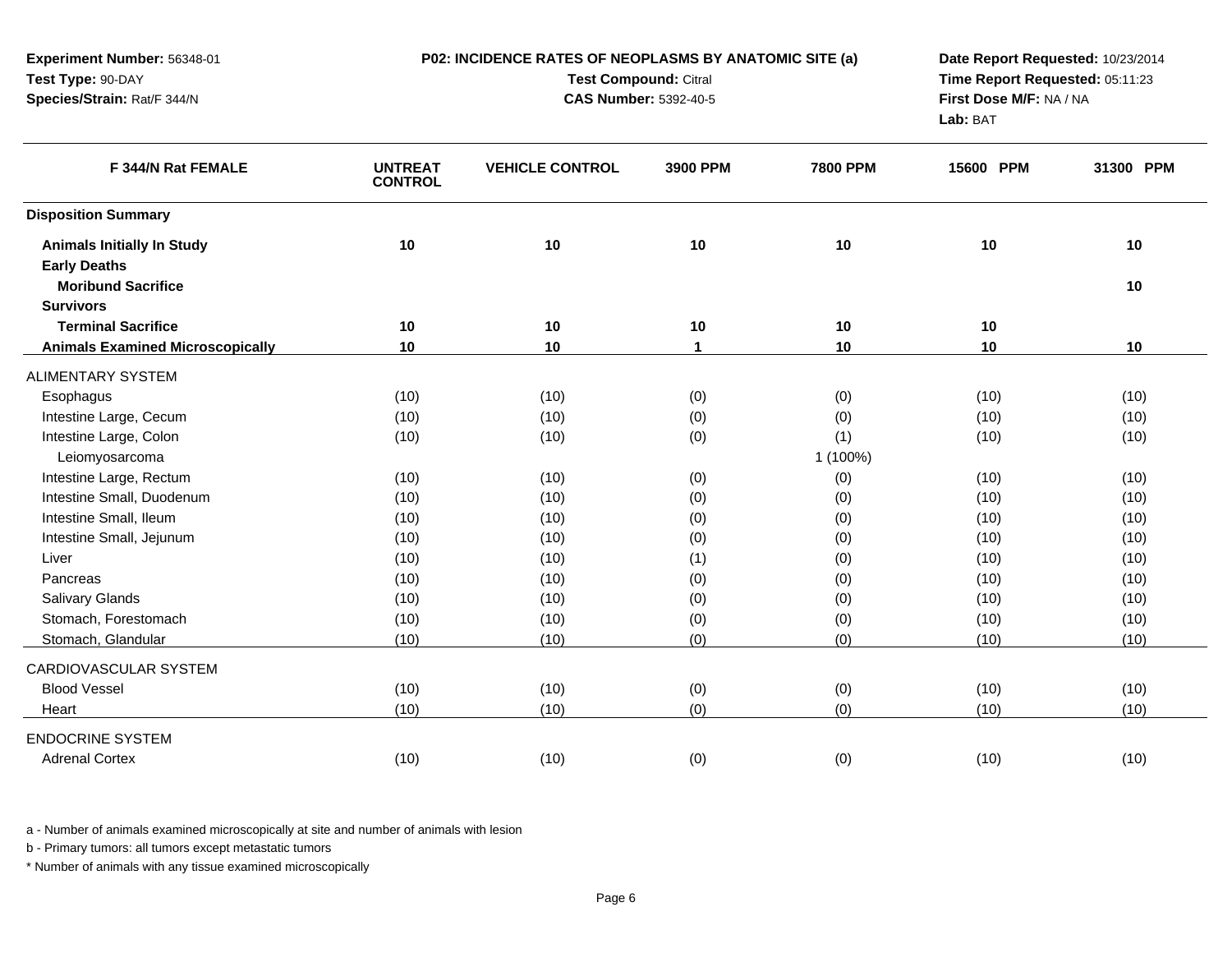| Test Type: 90-DAY<br>Species/Strain: Rat/F 344/N |                                  | Test Compound: Citral<br>Time Report Requested: 05:11:23<br>First Dose M/F: NA / NA<br><b>CAS Number: 5392-40-5</b><br>Lab: BAT |          |                 |           |           |
|--------------------------------------------------|----------------------------------|---------------------------------------------------------------------------------------------------------------------------------|----------|-----------------|-----------|-----------|
| F 344/N Rat FEMALE                               | <b>UNTREAT</b><br><b>CONTROL</b> | <b>VEHICLE CONTROL</b>                                                                                                          | 3900 PPM | <b>7800 PPM</b> | 15600 PPM | 31300 PPM |
| <b>Adrenal Medulla</b>                           | (10)                             | (10)                                                                                                                            | (0)      | (0)             | (10)      | (10)      |
| Islets, Pancreatic                               | (10)                             | (10)                                                                                                                            | (0)      | (0)             | (10)      | (10)      |
| Parathyroid Gland                                | (10)                             | (8)                                                                                                                             | (0)      | (0)             | (10)      | (8)       |
| <b>Pituitary Gland</b>                           | (10)                             | (10)                                                                                                                            | (0)      | (0)             | (10)      | (10)      |
| <b>Thyroid Gland</b>                             | (10)                             | (10)                                                                                                                            | (0)      | (0)             | (10)      | (10)      |
| <b>GENERAL BODY SYSTEM</b><br>None               |                                  |                                                                                                                                 |          |                 |           |           |
| <b>GENITAL SYSTEM</b>                            |                                  |                                                                                                                                 |          |                 |           |           |
| <b>Clitoral Gland</b>                            | (10)                             | (10)                                                                                                                            | (0)      | (0)             | (10)      | (10)      |
| Ovary                                            | (10)                             | (10)                                                                                                                            | (0)      | (0)             | (10)      | (10)      |
| Uterus                                           | (10)                             | (10)                                                                                                                            | (0)      | (0)             | (10)      | (10)      |
| <b>HEMATOPOIETIC SYSTEM</b>                      |                                  |                                                                                                                                 |          |                 |           |           |
| <b>Bone Marrow</b>                               | (10)                             | (10)                                                                                                                            | (0)      | (10)            | (10)      | (10)      |
| Lymph Node, Mandibular                           | (10)                             | (10)                                                                                                                            | (0)      | (0)             | (10)      | (10)      |
| Lymph Node, Mesenteric                           | (10)                             | (10)                                                                                                                            | (0)      | (0)             | (10)      | (10)      |
| Spleen                                           | (10)                             | (10)                                                                                                                            | (0)      | (0)             | (10)      | (10)      |
| Thymus                                           | (10)                             | (10)                                                                                                                            | (0)      | (0)             | (10)      | (10)      |
| <b>INTEGUMENTARY SYSTEM</b>                      |                                  |                                                                                                                                 |          |                 |           |           |
| <b>Mammary Gland</b>                             | (10)                             | (10)                                                                                                                            | (0)      | (0)             | (10)      | (8)       |
| Skin                                             | (10)                             | (10)                                                                                                                            | (0)      | (0)             | (10)      | (10)      |
| MUSCULOSKELETAL SYSTEM                           |                                  |                                                                                                                                 |          |                 |           |           |
| <b>Bone</b>                                      | (10)                             | (10)                                                                                                                            | (0)      | (0)             | (10)      | (10)      |
| NERVOUS SYSTEM                                   |                                  |                                                                                                                                 |          |                 |           |           |
| <b>Brain</b>                                     | (10)                             | (10)                                                                                                                            | (0)      | (0)             | (10)      | (10)      |

**P02: INCIDENCE RATES OF NEOPLASMS BY ANATOMIC SITE (a)**

**Date Report Requested:** 10/23/2014

a - Number of animals examined microscopically at site and number of animals with lesion

b - Primary tumors: all tumors except metastatic tumors

**Experiment Number:** 56348-01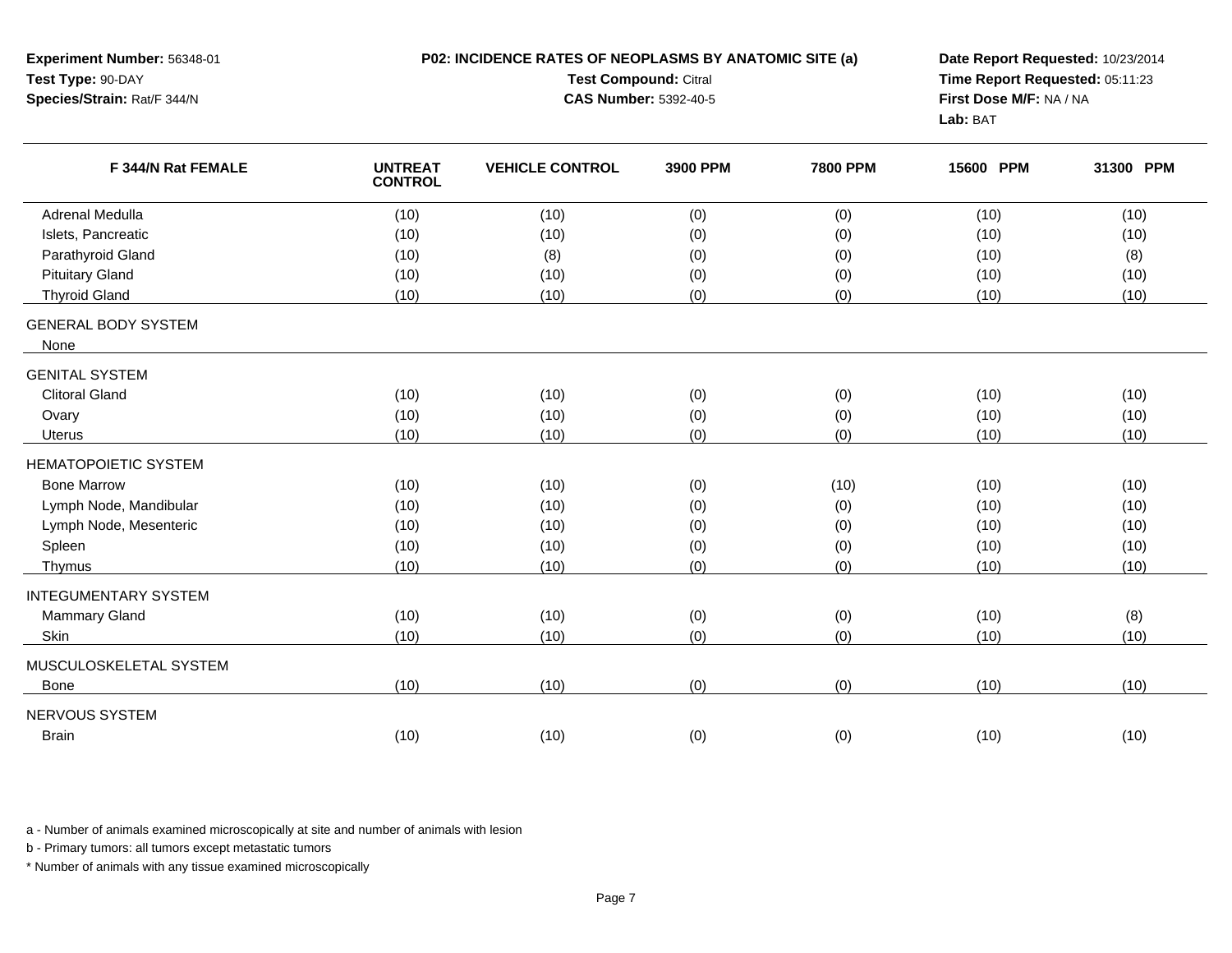| Experiment Number: 56348-01<br>Test Type: 90-DAY<br>Species/Strain: Rat/F 344/N |                                  | <b>P02: INCIDENCE RATES OF NEOPLASMS BY ANATOMIC SITE (a)</b><br>Test Compound: Citral<br><b>CAS Number: 5392-40-5</b> | Date Report Requested: 10/23/2014<br>Time Report Requested: 05:11:23<br>First Dose M/F: NA / NA<br>Lab: BAT |                 |           |           |
|---------------------------------------------------------------------------------|----------------------------------|------------------------------------------------------------------------------------------------------------------------|-------------------------------------------------------------------------------------------------------------|-----------------|-----------|-----------|
| F 344/N Rat FEMALE                                                              | <b>UNTREAT</b><br><b>CONTROL</b> | <b>VEHICLE CONTROL</b>                                                                                                 | 3900 PPM                                                                                                    | <b>7800 PPM</b> | 15600 PPM | 31300 PPM |
| <b>RESPIRATORY SYSTEM</b>                                                       |                                  |                                                                                                                        |                                                                                                             |                 |           |           |
| Lung                                                                            | (10)                             | (10)                                                                                                                   | (0)                                                                                                         | (0)             | (10)      | (10)      |
| Nose                                                                            | (10)                             | (10)                                                                                                                   | (0)                                                                                                         | (0)             | (10)      | (10)      |
| Trachea                                                                         | (10)                             | (10)                                                                                                                   | (0)                                                                                                         | (0)             | (10)      | (10)      |
| SPECIAL SENSES SYSTEM                                                           |                                  |                                                                                                                        |                                                                                                             |                 |           |           |
| None                                                                            |                                  |                                                                                                                        |                                                                                                             |                 |           |           |
| URINARY SYSTEM                                                                  |                                  |                                                                                                                        |                                                                                                             |                 |           |           |
| Kidney                                                                          | (10)                             | (10)                                                                                                                   | (0)                                                                                                         | (0)             | (10)      | (10)      |
| Urinary Bladder                                                                 | (10)                             | (10)                                                                                                                   | (0)                                                                                                         | (0)             | (10)      | (10)      |

b - Primary tumors: all tumors except metastatic tumors